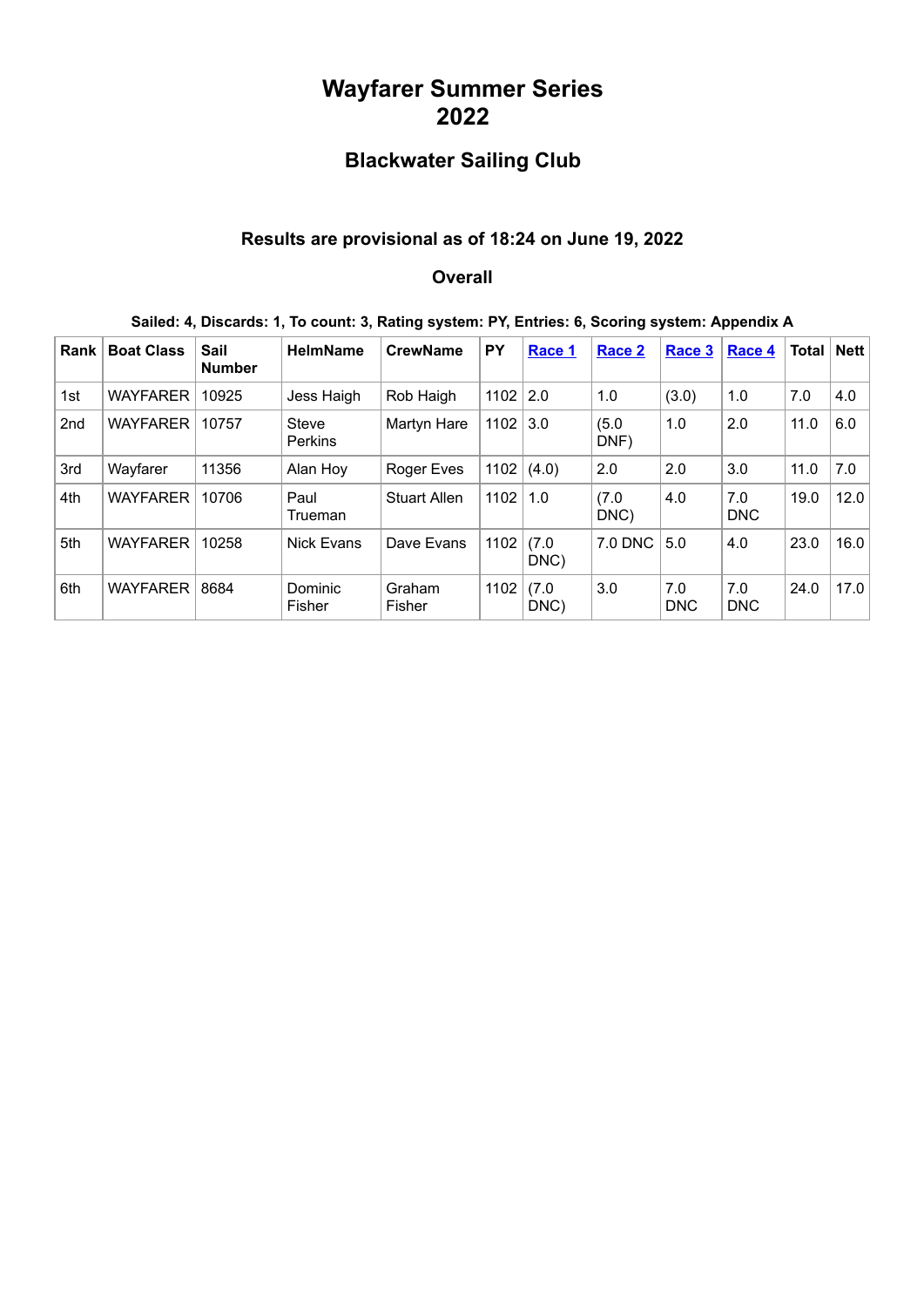#### **Race 1 - 18th June 2022 at 14:30**

<span id="page-1-0"></span>

|            |                  | Rank   Boat Class   Sail Number   HelmName |                                                                 | <b>CrewName</b> | <b>PY</b> | Start Finish                        | Elapsed   Corrected   Points |     |
|------------|------------------|--------------------------------------------|-----------------------------------------------------------------|-----------------|-----------|-------------------------------------|------------------------------|-----|
|            | WAYFARER 10706   |                                            | Paul Trueman   Stuart Allen                                     |                 |           | 1102   14.33   15.25.12   0.52.12   | 0.47.22                      | 1.0 |
| $\sqrt{2}$ | WAYFARER   10925 |                                            | Jess Haigh                                                      | Rob Haigh       |           | $1102$   14.33   15:25:20   0.52.20 | 0.47.29                      | 2.0 |
| l 3        | WAYFARER   10757 |                                            | Steve Perkins   Martyn Hare   1102   14.33   15.25.49   0.52.49 |                 |           |                                     | 0.47.56                      | 3.0 |
| l 4        | Wayfarer         | 11356                                      | Alan Hoy                                                        | Roger Eves      |           | $1102$   14.33   15.26.18   0.53.18 | 0.48.22                      | 4.0 |

**Start: Start 1, Finishes: Place**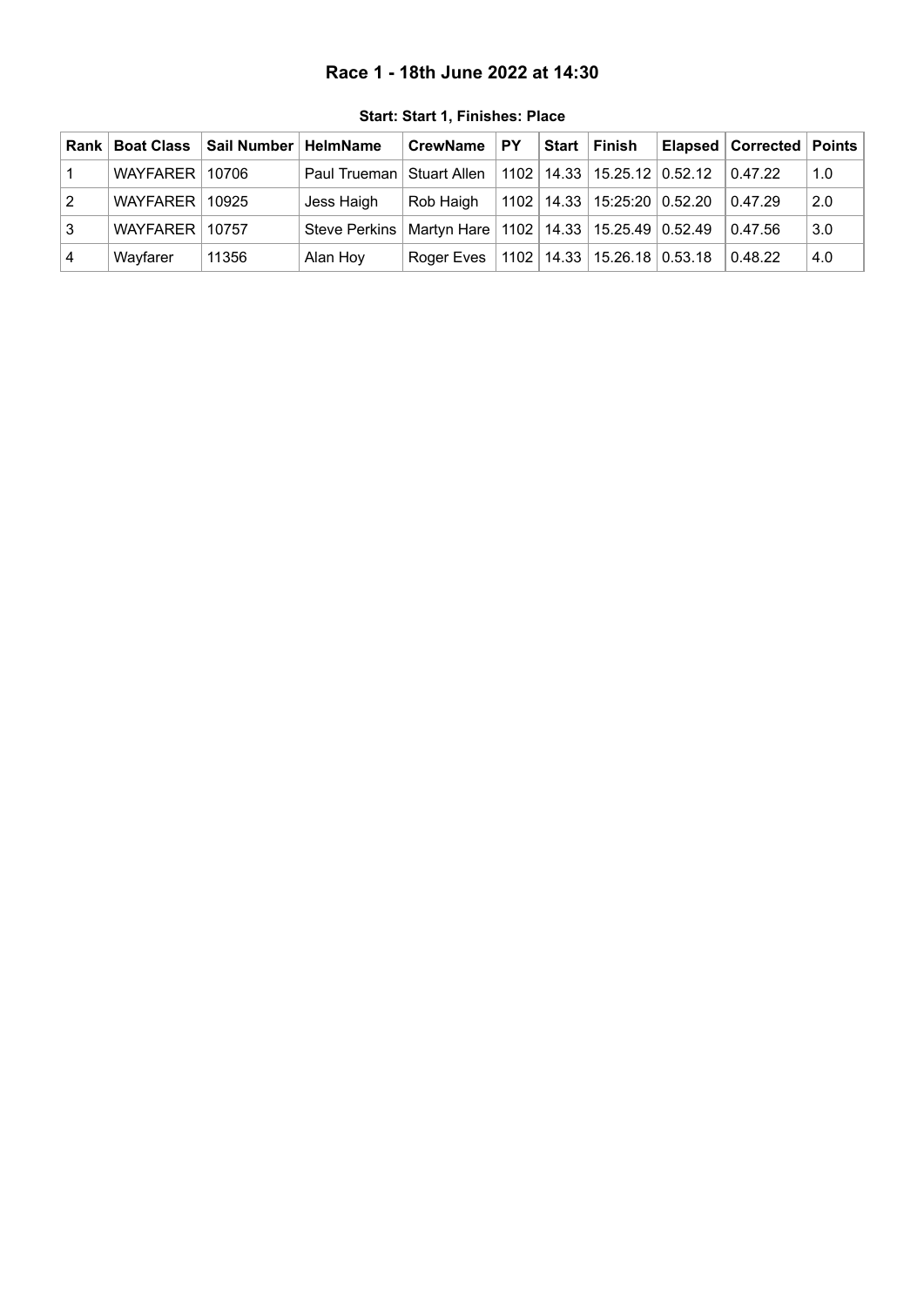#### **Race 2 - 18th June 2022 at 14:30**

<span id="page-2-0"></span>

| <b>Rank</b>   | <b>Boat Class</b> | Sail<br><b>Number</b> | <b>HelmName</b>      | <b>CrewName</b>   | PY   | Start   Finish             | Elapsed    | Corrected   Points |     |
|---------------|-------------------|-----------------------|----------------------|-------------------|------|----------------------------|------------|--------------------|-----|
|               | <b>WAYFARER</b>   | 10925                 | Jess Haigh           | Rob Haigh         | 1102 | 15.51   16.19.55   0.28.55 |            | 0.26.14            | 1.0 |
| $\mathcal{P}$ | Wayfarer          | 11356                 | Alan Hoy             | <b>Roger Eves</b> | 1102 | 15.51   16.21.02   0.30.02 |            | 0.27.15            | 2.0 |
| 3             | <b>WAYFARER</b>   | 8684                  | Dominic<br>Fisher    | Graham<br>Fisher  | 1102 | 15.51   16.28.08   0.37.08 |            | 0.33.42            | 3.0 |
| 4             | <b>WAYFARER</b>   | 10757                 | <b>Steve Perkins</b> | Martyn Hare       | 1102 |                            | <b>DNF</b> |                    | 5.0 |

**Start: Start 1, Finishes: Place**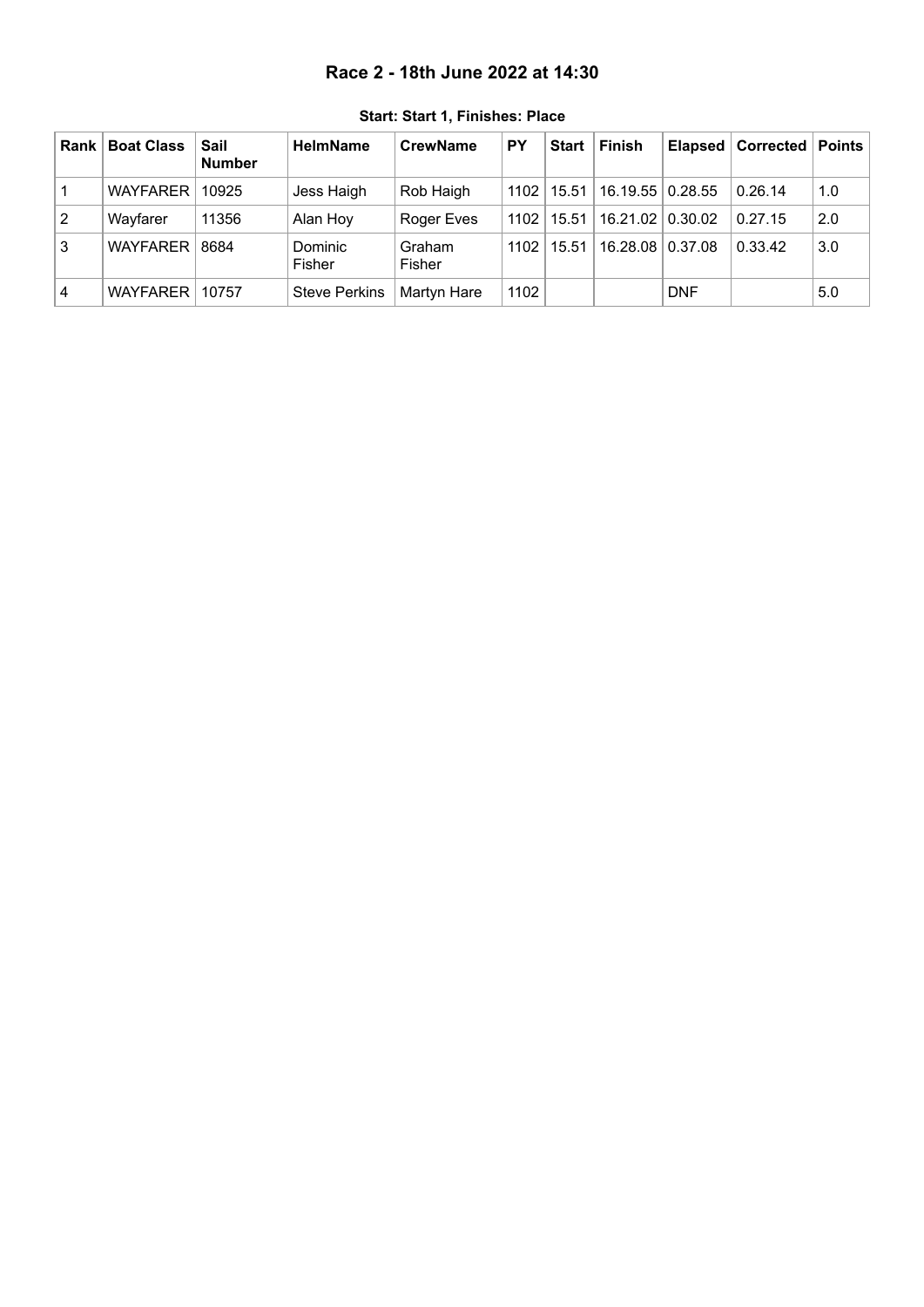#### **Race 3 - 19th June 2022 at 15:30**

<span id="page-3-0"></span>

| Rank l         | <b>Boat Class</b> | Sail Number | <b>HelmName</b>             | <b>CrewName</b> | <b>PY</b> | Start          | Finish                            |         | Elapsed   Corrected   Points |     |
|----------------|-------------------|-------------|-----------------------------|-----------------|-----------|----------------|-----------------------------------|---------|------------------------------|-----|
|                | WAYFARER I        | 10757       | Steve Perkins               | Martyn Hare     |           | $1102$   15:30 | 16:26:23   0:56:23                |         | 0:51:10                      | 1.0 |
| $\overline{2}$ | Wayfarer          | 11356       | Alan Hoy                    | Roger Eves      |           |                | 1102   15:30   16:28:27   0:58:27 |         | 0:53:02                      | 2.0 |
| 3              | WAYFARER I        | 10925       | Jess Haigh                  | Rob Haigh       |           | 1102   15:30   | 16:30:34   1:00:34                |         | 0:54:58                      | 3.0 |
| 4              | WAYFARER I        | 10706       | Paul Trueman   Stuart Allen |                 |           | 1102   15:30   | 16:31:16 1:01:16                  |         | 0:55:36                      | 4.0 |
| l 5            | WAYFARER 10258    |             | Nick Evans                  | Dave Evans      |           | 1102 15:30     | 16:37:59                          | 1:07:59 | 1:01:41                      | 5.0 |

**Start: Start 1, Finishes: Place**